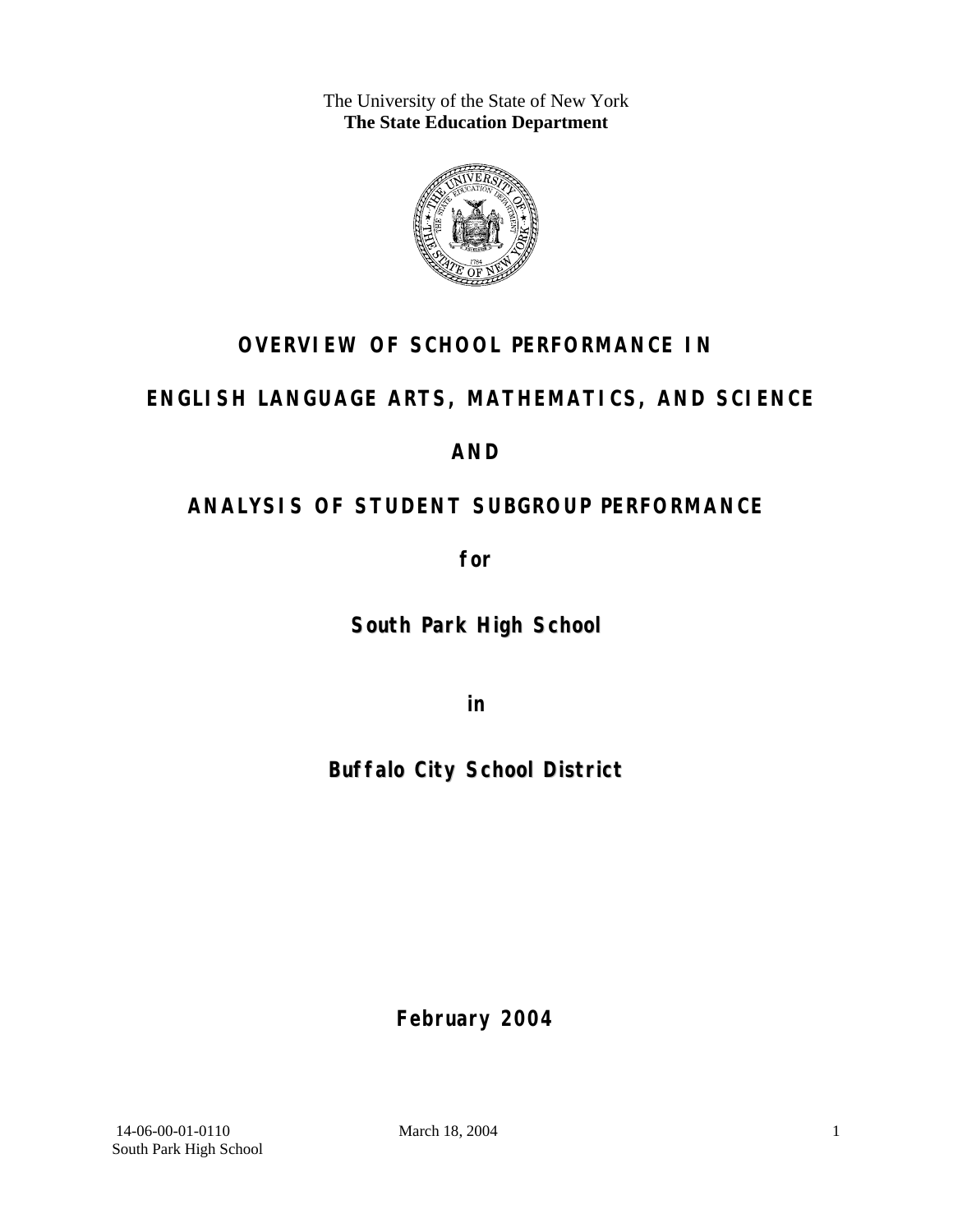### **THE UNIVERSITY OF THE STATE OF NEW YORK**

### **Regents of The University**

| Tonawanda             |
|-----------------------|
| <b>Hollis</b>         |
| Staten Island         |
| New Rochelle          |
| Peru                  |
| Huntington            |
| <b>North Syracuse</b> |
| New York              |
| <b>Belle Harbor</b>   |
| Buffalo               |
| Hartsdale             |
| Albany                |
| <b>Bronx</b>          |
| New York              |
| <b>Binghamton</b>     |
| Rochester             |

#### **President of The University and Commissioner of Education**

RICHARD P. MILLS

**Deputy Commissioner for Elementary, Middle, Secondary and Continuing Education**  JAMES A. KADAMUS

#### **Coordinator, School Operations and Management Services**

CHARLES SZUBERLA

#### **Coordinator, Information and Reporting Services**

MARTHA P. MUSSER

The State Education Department does not discriminate on the basis of age, color, religion, creed, disability, marital status, veteran status, national origin, race, gender, genetic predisposition or carrier status, or sexual orientation in its educational programs, services and activities. Portions of this publication can be made available in a variety of formats, including braille, large print or audio tape, upon request. Inquiries concerning this policy of nondiscrimination should be directed to the Department's Office for Diversity, Ethics, and Access, Room 530, Education Building, Albany, NY 12234. **Requests for additional copies of this publication may be made by contacting the Publications Sales Desk, Room 309, Education Building, Albany, NY 12234.** 

Please address all correspondence about this report that is not related to data corrections to:

*School Report Card Coordinator Information and Reporting Services Team New York State Education Department Room 863 EBA 89 Washington Avenue Albany, NY 12234*  E-mail: *RPTCARD@mail.nysed.gov*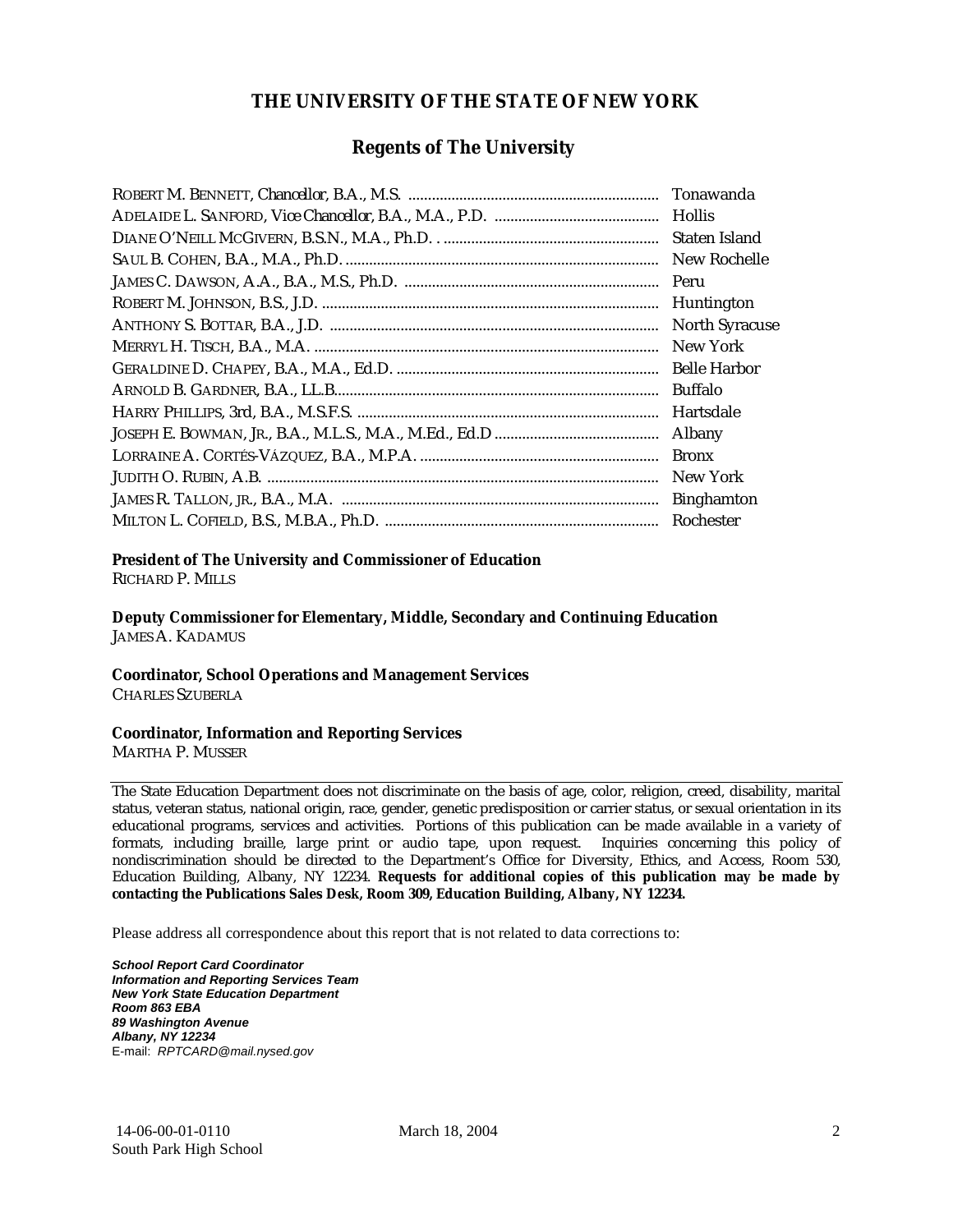The *New York State School Report Card* is an important part of the Board of Regents effort to raise learning standards for all students. It provides information to the public on student performance and other measures of school and district performance. Knowledge gained from the school report card on a school's strengths and weaknesses can be used to improve instruction and services to students.

The *New York State School Report Card* consists of three parts: the *Overview of School Performance in English Language Arts, Mathematics, and Science and Analysis of Student Subgroup Performance,* the *Comprehensive Information Report,* and the *School Accountability Report*. The *Overview and Analysis* presents performance data on measures required by the federal No Child Left Behind Act: English, mathematics, science, and graduation rate. Performance data on other State assessments can be found in the *Comprehensive Information Report*. The *School Accountability Report* provides information as to whether a school is making adequate progress toward enabling all students to achieve proficiency in English and mathematics.

State assessments are designed to help ensure that all students reach high learning standards. They show whether students are getting the foundation knowledge they need to succeed at the elementary, middle, and commencement levels and beyond. The State requires that students who are not making appropriate progress toward the standards receive academic intervention services.

In the *Overview*, performance on the elementary- and middle-level assessments in English language arts and mathematics and on the middle-level science test is reported in terms of mean scores and the percentage of students scoring at each of the four levels. These levels indicate performance on the standards from seriously deficient to advanced proficiency. Performance on the elementary-level science test is reported in terms of mean scores and the percentage of students making appropriate progress. Regents examination scores are reported in four score ranges. Scores of 65 to 100 are passing; scores of 55 to 64 earn credit toward a local diploma (with the approval of the local board of education). Though each elementary- and middle-level assessment is administered to students in a specific grade, secondary-level assessments are taken by students when they complete the coursework for the core curriculum. Therefore, the performance of students at the secondary level is measured for a student cohort rather than a group of students at a particular grade level. Students are grouped in cohorts according to the year in which they first entered grade 9.

The assessment data in the *Overview and Analysis* are for all tested students in the school, including general-education students and students with disabilities. In the *Overview*, each school's performance is compared with that of schools similar in grade level, district resources, and student needs as indicated by income and limited English proficiency (LEP) status. Each district's performance is compared with that of all public schools statewide. In the *Analysis*, performance is disaggregated by race/ethnicity, disability status, gender, LEP status, income level, and migrant status.

Explanations of terms referred to or symbols used in this part of the school report card may be found in the glossary on the last page. Further information on the school report card may be found in the guide, *Understanding Your School Report Card: February 2004*, available on the Information and Reporting Services Web site at www.emsc.nysed.gov/irts.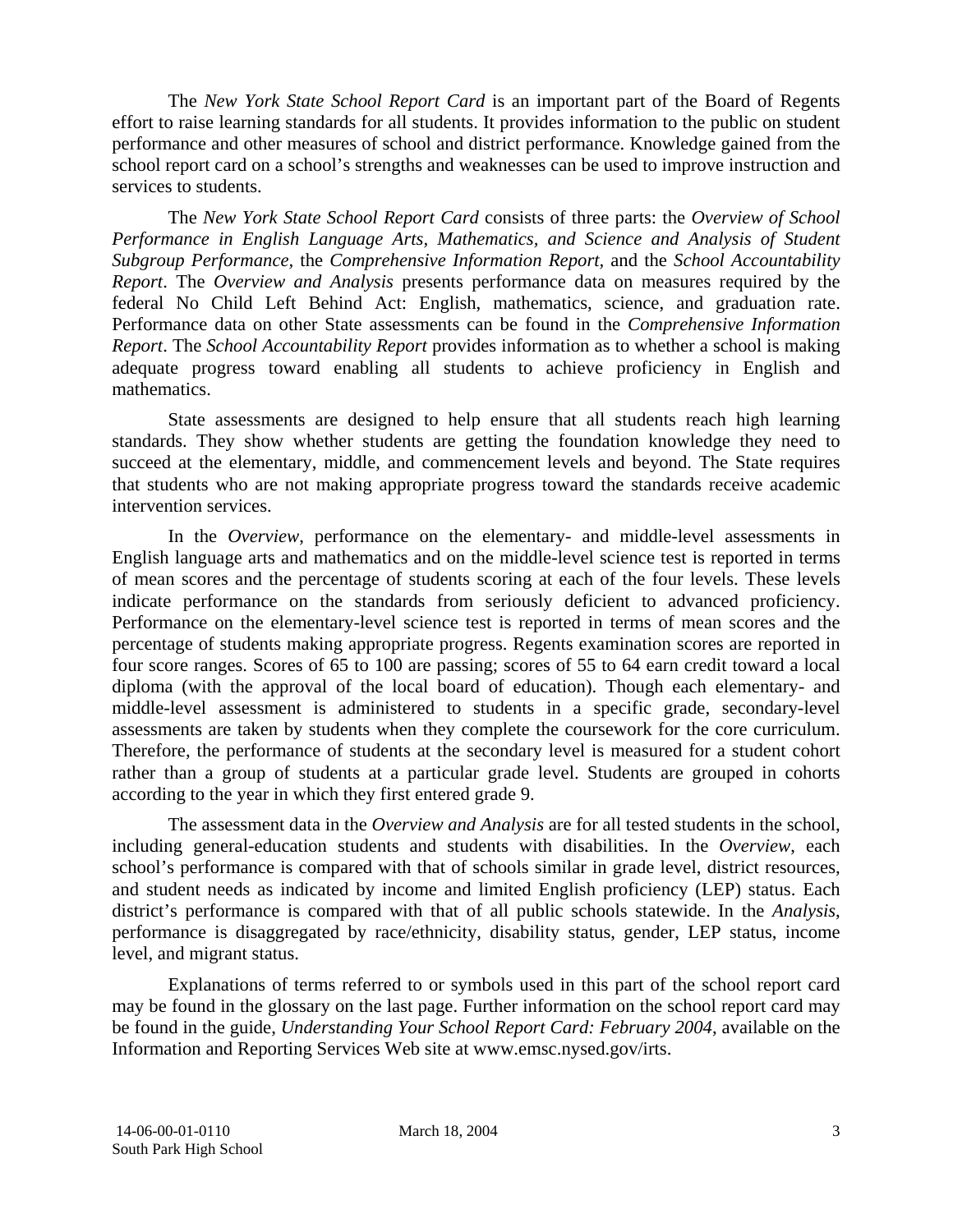# **Overview of School Performance in English Language Arts, Mathematics, and Science**

### **School Profile**

| Principal:<br>Eileen Czarnecki |             | (716)828-4828<br>Phone:   |
|--------------------------------|-------------|---------------------------|
| <b>Organization</b>            | Grade Range | <b>Student Enrollment</b> |
| $2002 - 03$                    | $9 - 12$    | 1123                      |

| 2001–02 School District-wide Total Expenditure per Pupil | \$12,201 |
|----------------------------------------------------------|----------|
|----------------------------------------------------------|----------|

### **2002–03 Percentage of Core Classes Taught by Highly Qualified Teachers\***

| <b>Number of Core</b><br><b>Classes</b> | <b>Percent Taught</b><br>by Highly<br>Qualified<br><b>Teachers</b> |
|-----------------------------------------|--------------------------------------------------------------------|
| 175                                     | 84%                                                                |
|                                         |                                                                    |

\*For the 2002-03 school year, SED is reporting that teachers of core classes are highly qualified if they are certified to teach those classes. However, No Child Left Behind (NCLB) imposes requirements beyond certification for some teachers to be considered highly qualified. In future years, when New York State uses the NCLB criteria for reporting, certified teachers must fulfill all NCLB requirements to be counted as highly qualified.

#### **2002–03 Percentage of Teachers with No Valid Teaching Certificate\***

| Number of<br><b>Teachers</b> | <b>Percent with No</b><br><b>Valid Teaching</b><br><b>Certificate</b> |
|------------------------------|-----------------------------------------------------------------------|
| 57                           | 13%                                                                   |

\*This count includes teachers with temporary licenses who do not have a valid permanent, provisional, or transitional teaching certificate.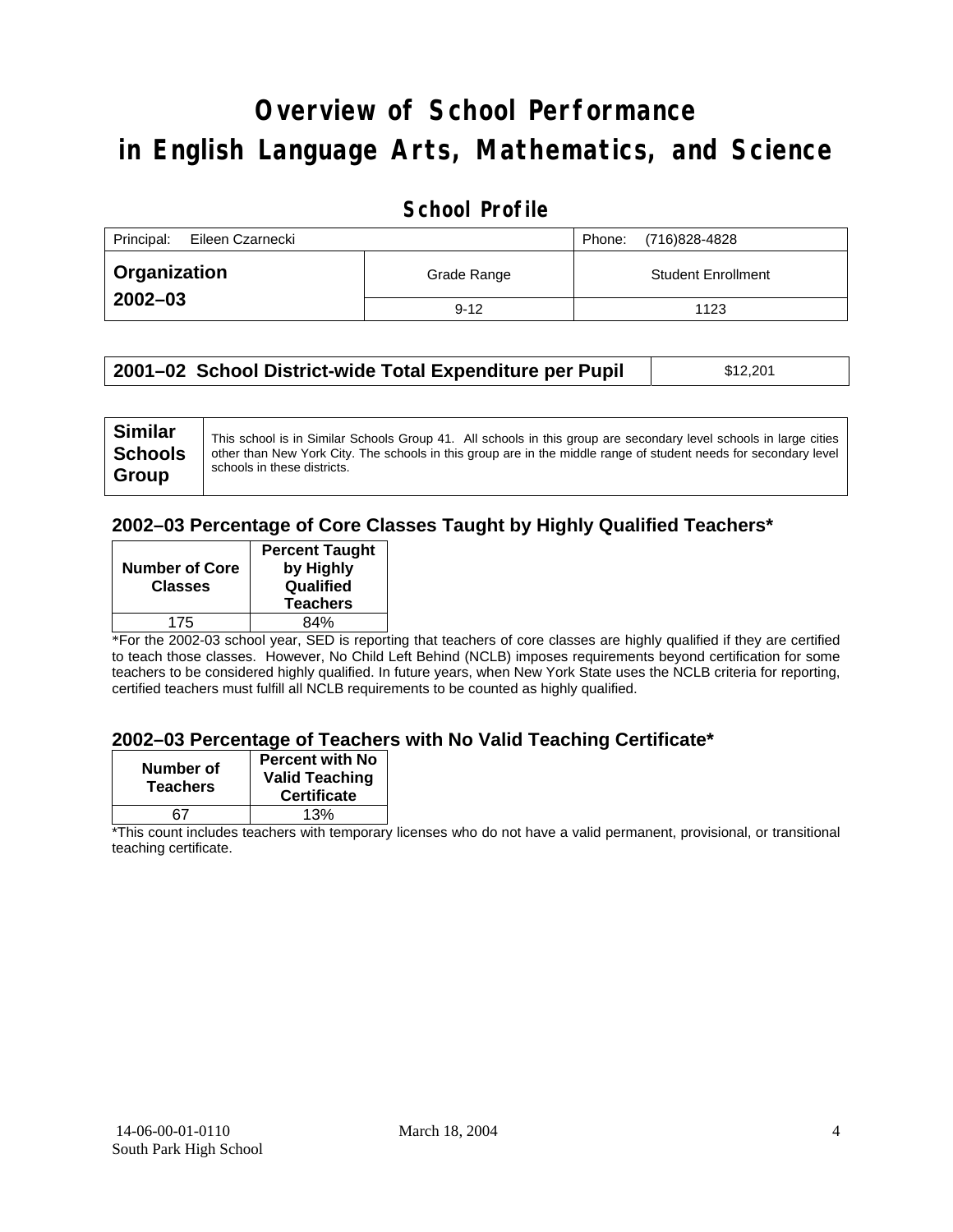### **High School English Achievement after Four Years of Instruction**

The graph and table below present performance of the 1997, 1998, and 1999 cohort members, four years after entering grade 9, in meeting the graduation assessment requirement in English. A score of 65 or above on the Regents comprehensive examination in English is considered passing. Only the highest score of each student is counted, regardless of how many times the student took the examination. In the graph, students passing approved alternatives to this examination are counted as scoring in the 65 to 84 range. RCT results are not included in the graph. In the first table, the numbers of students who met the graduation requirement by passing an approved alternative are listed separately. The second table shows the competency test performance of students with disabilities eligible for the safety net who did not score 55 or above on a Regents examination or approved alternative. Students who score 55 to 64 on the Regents examination in comprehensive English may be given credit towards a local high school diploma if allowed by the district board of education. The data in these tables and chart show the performance of the cohorts as of June 30<sup>th</sup> of the fourth year after first entering grade 9.



| English Graduation Requirement Achievement after Four Years of High School* |                                                                                                                                                                                                                                                                           |    |    |    |  |  |  |  |  |
|-----------------------------------------------------------------------------|---------------------------------------------------------------------------------------------------------------------------------------------------------------------------------------------------------------------------------------------------------------------------|----|----|----|--|--|--|--|--|
|                                                                             | <b>Cohort Members</b><br><b>Highest Score</b><br><b>Highest Score</b><br><b>Highest Score</b><br><b>Highest Score</b><br>Approved<br>Between 55 and 64<br>Between 85 and 100<br><b>Alternative Credit</b><br>Between 65 and 84<br>Between 0 and 54<br><b>All Students</b> |    |    |    |  |  |  |  |  |
| 1997 Cohort                                                                 | 150                                                                                                                                                                                                                                                                       |    | 66 |    |  |  |  |  |  |
| 1998 Cohort                                                                 | 205                                                                                                                                                                                                                                                                       |    | 39 |    |  |  |  |  |  |
| 1999 Cohort                                                                 | 228                                                                                                                                                                                                                                                                       | 13 |    | 80 |  |  |  |  |  |

\*Assessments used to determine counts in this table include the Regents examination in comprehensive English, the component retest in English, and approved alternatives.

| Performance of Students Who Took the Regents<br><b>Competency Tests in Reading and Writing to</b><br>Meet the Graduation Requirement* |                        |                                                |  |  |  |  |  |
|---------------------------------------------------------------------------------------------------------------------------------------|------------------------|------------------------------------------------|--|--|--|--|--|
|                                                                                                                                       | <b>Passed the RCTs</b> | <b>Failed RCT in Reading</b><br>and/or Writing |  |  |  |  |  |
| 1997 Cohort                                                                                                                           |                        |                                                |  |  |  |  |  |
| 1998 Cohort                                                                                                                           |                        |                                                |  |  |  |  |  |
| 1999 Cohort                                                                                                                           |                        |                                                |  |  |  |  |  |

\*Includes only students eligible for the safety net who did not score 55 or higher on the Regents examination or an approved alternative.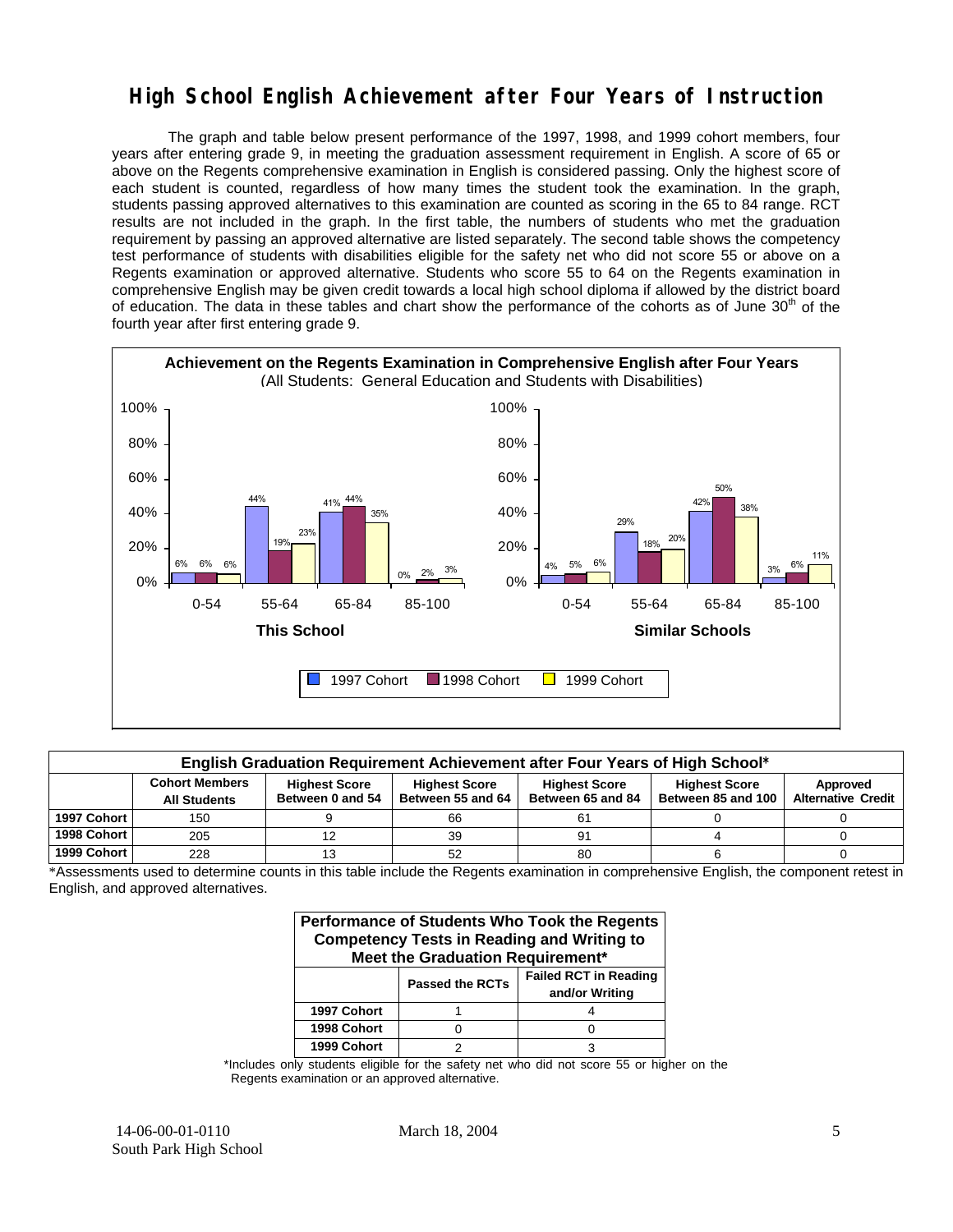## **High School Mathematics Achievement after Four Years of Instruction**

The graph and table below present performance of the 1997, 1998, and 1999 cohort members, four years after entering grade 9, in meeting the graduation assessment requirement in mathematics. A score of 65 or above on a Regents examination in mathematics is considered passing. Only the highest score of each student is counted, regardless of how many times the student took the examination. In the graph, students passing approved alternatives to these examinations are counted as scoring in the 65 to 84 range. RCT results are not included in the graph. In the first table, the numbers of students who met the graduation requirement by passing an approved alternative are listed separately. The second table shows the competency test performance of students with disabilities eligible for the safety net who did not score 55 or above on a Regents examination or approved alternative. Students who score 55 to 64 on a Regents examination in mathematics may be given credit towards a local high school diploma if allowed by the district board of education. The data in these tables and chart show the performance of the cohorts as of June  $30<sup>th</sup>$  of the fourth year after first entering grade 9.



| Mathematics Graduation Requirement Achievement after Four Years of High School* |                                                                                                                                   |                  |                   |                   |                    |                           |  |  |  |
|---------------------------------------------------------------------------------|-----------------------------------------------------------------------------------------------------------------------------------|------------------|-------------------|-------------------|--------------------|---------------------------|--|--|--|
|                                                                                 | <b>Highest Score</b><br><b>Highest Score</b><br><b>Highest Score</b><br>Approved<br><b>Cohort Members</b><br><b>Highest Score</b> |                  |                   |                   |                    |                           |  |  |  |
|                                                                                 | <b>All Students</b>                                                                                                               | Between 0 and 54 | Between 55 and 64 | Between 65 and 84 | Between 85 and 100 | <b>Alternative Credit</b> |  |  |  |
| 1997 Cohort                                                                     | 150                                                                                                                               | 41               | 25                | 18                |                    | 42                        |  |  |  |
| 1998 Cohort                                                                     | 205                                                                                                                               | 67               | 51                | 32                |                    |                           |  |  |  |
| 1999 Cohort                                                                     | 228                                                                                                                               | 68               | 62                | っっ                |                    |                           |  |  |  |

\*Assessments used to determine counts in this table include a Regents examination in mathematics, the component retest in mathematics and approved alternatives.

| Performance of Students Who Took the Regents<br><b>Competency Test in Mathematics to Meet the</b><br><b>Graduation Requirement*</b> |                                   |  |  |  |  |  |
|-------------------------------------------------------------------------------------------------------------------------------------|-----------------------------------|--|--|--|--|--|
|                                                                                                                                     | <b>Failed at Least</b><br>One RCT |  |  |  |  |  |
| 1997 Cohort                                                                                                                         | 12                                |  |  |  |  |  |
| 1998 Cohort                                                                                                                         |                                   |  |  |  |  |  |
| 1999 Cohort                                                                                                                         |                                   |  |  |  |  |  |

\*Includes only students eligible for the safety net who did not score 55 or higher on the Regents examination or an approved alternative.

 14-06-00-01-0110 March 18, 2004 South Park High School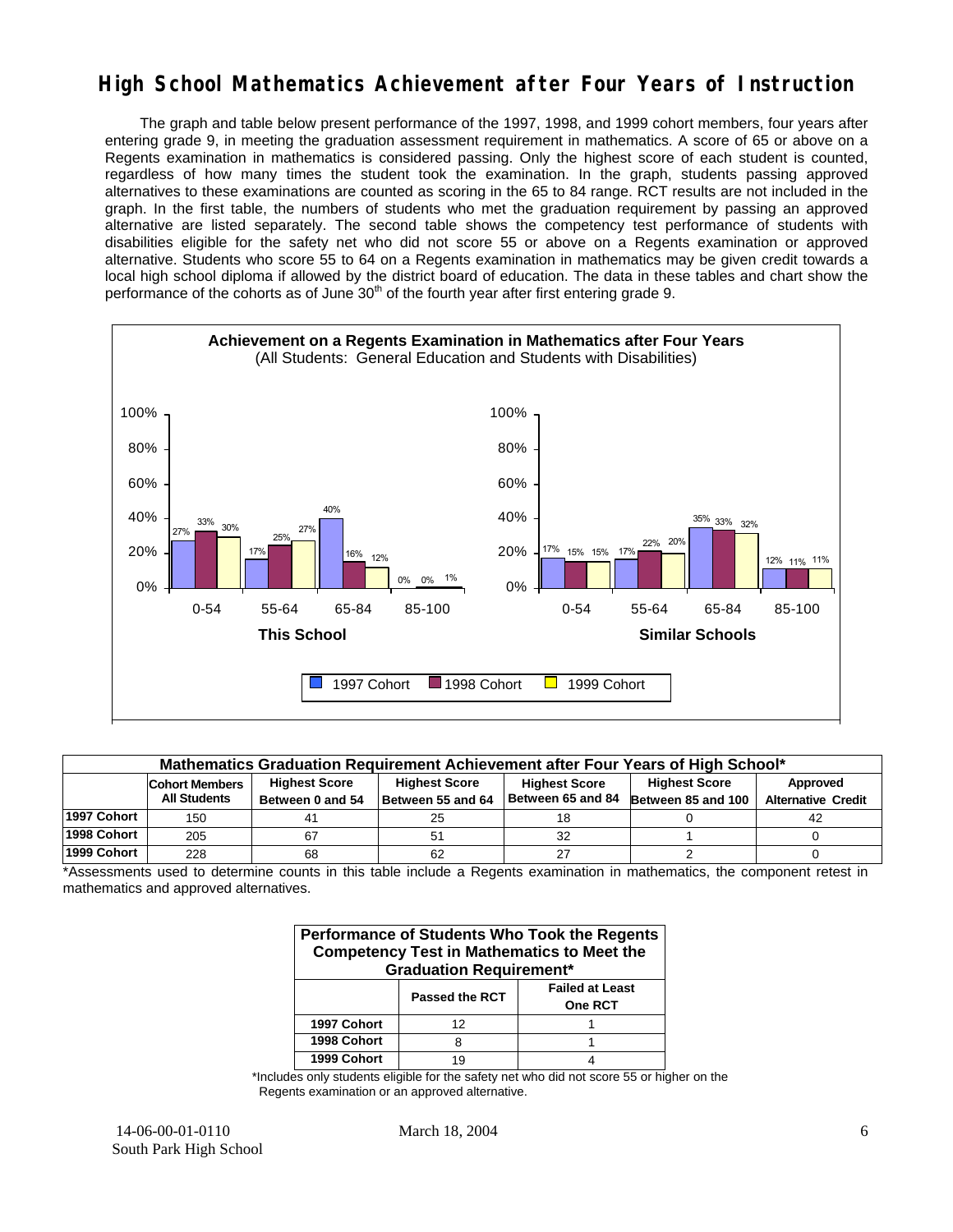# **Cohort Graduation Rates**

 Students were counted as graduates if they earned a local diploma with or without a Regents endorsement by August 31<sup>st</sup> of the fourth year after first entering grade 9. The graduation-rate cohort includes students who transferred to general education development (GED) programs. These students were not counted in the 1998 school accountability cohort for English and mathematics.



| <b>Cohort Graduation Rates</b> |                            |    |     |    |  |  |
|--------------------------------|----------------------------|----|-----|----|--|--|
|                                | <b>Number</b><br>Graduated |    |     |    |  |  |
| 1998 Cohort                    | 199                        | 14 | 213 | 92 |  |  |

\*Count as of August 31<sup>st</sup> of the fourth year after first entering grade 9.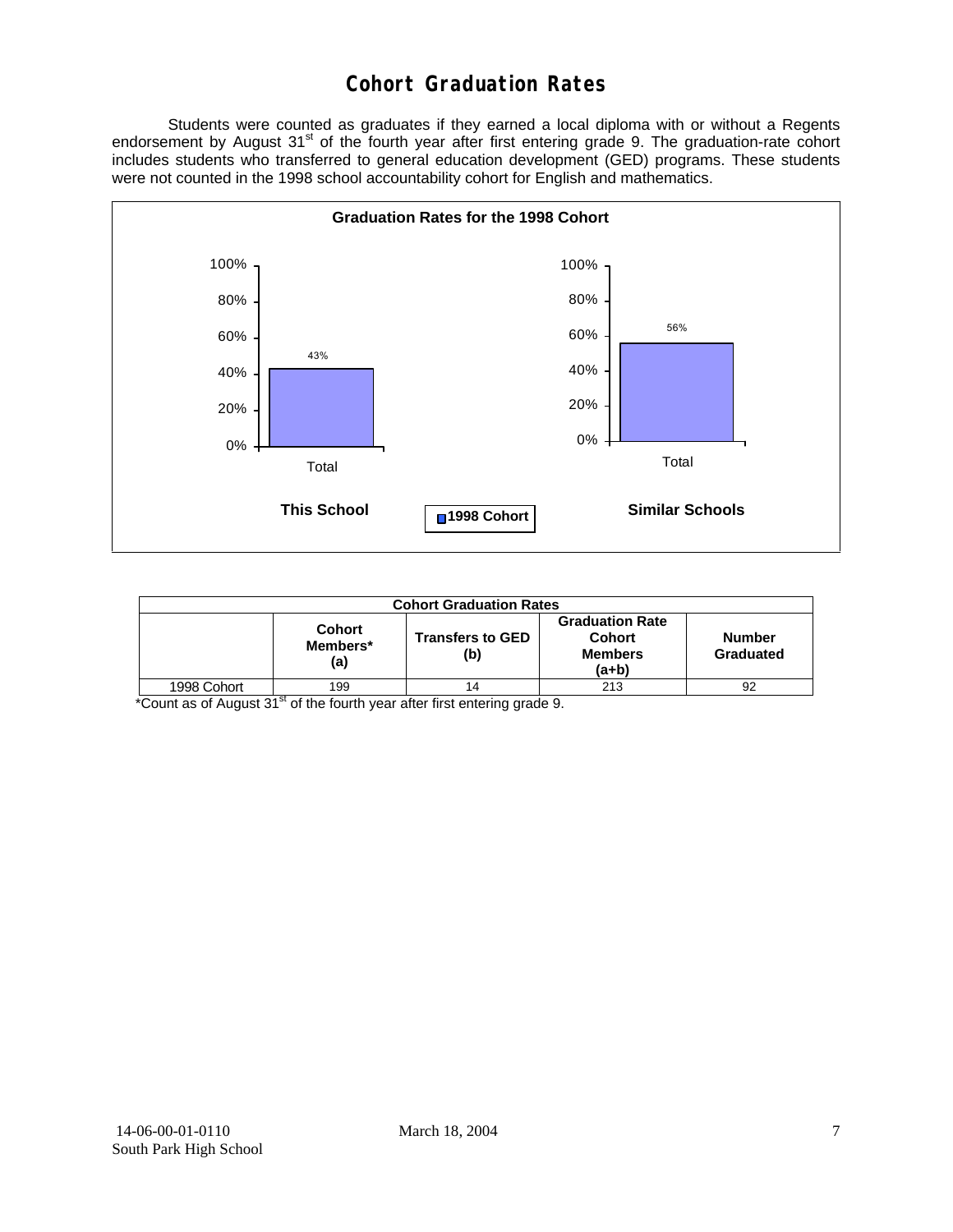# **Analysis of Student Subgroup Performance**

Historically, on State assessments the average performance of Black, Hispanic, and Native American students has been lower than that of White and Asian students. Similarly, students from lowincome families have not performed as well as those from higher income families. A high priority of the Board of Regents is to eliminate these gaps in student performance. In addition, Title I of the federal Elementary and Secondary Education Act includes explicit requirements "to ensure that students served by Title I are given the same opportunity to achieve to high standards and are held to the same high expectations as all students in each State."

This section of the school report card provides performance data for two years by racial/ethnic group, disability status, gender, English proficiency status, income level, and migrant status. The purpose of the student subgroup analyses is to determine if students who perform below the standards in any school tend to fall into particular groups, such as minority students, limited English proficient students, or economically disadvantaged students. If these analyses provide evidence that students in one of the groups achieve at a lower level than other students, the school and community should examine the reasons for this lower performance and make necessary changes in curriculum, instruction, and student support services to remedy these performance gaps. If your school did not report data for the 2002-03 school year for a subject and grade, a table showing data for subgroups in that subject and grade will not be included in the *Analysis*.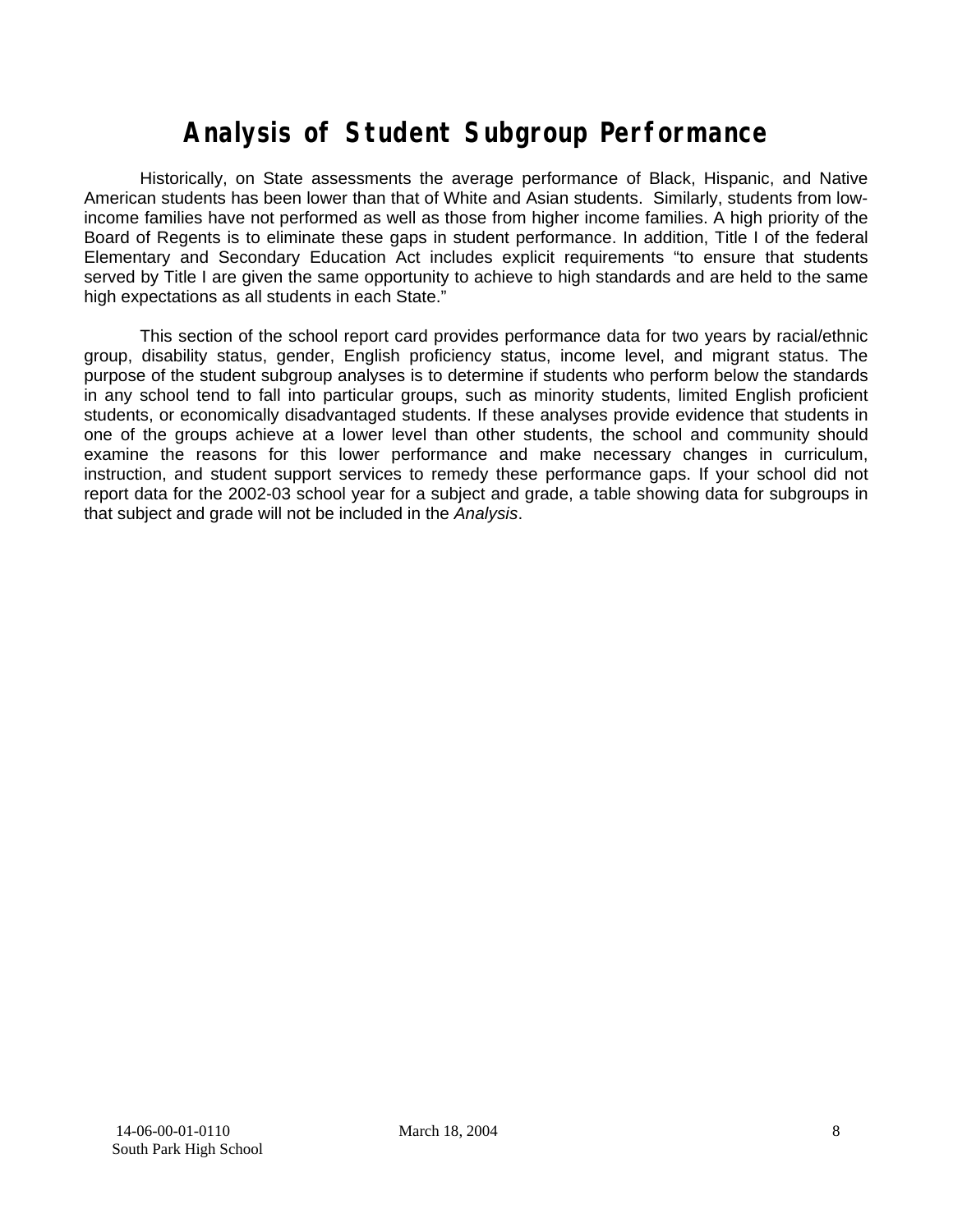### **1998 and 1999 High School Cohorts**

General-education students who first entered ninth grade in 1998 or 1999 must score 55 or higher on Regents English and mathematics examinations to graduate. During the phase-in of the Regents examination graduation requirements, all students (with district board of education approval) may qualify for a local diploma by earning a score of 55–64 on the required Regents examinations; a score of 65 or higher is required for a Regents diploma. Students with disabilities and certain students with a Section 504 Accomodation Plan may qualify for a local diploma by passing Regents competency tests. The data in these tables show the performance of the cohorts as of June 30<sup>th</sup> of the fourth year after first entering grade 9.

#### **Performance on the English Assessment Requirement for Graduation**

|                                              | 1998 Cohort     |                          |                 |                   |                           | 1999 Cohort              |                 |                |                           |                          |
|----------------------------------------------|-----------------|--------------------------|-----------------|-------------------|---------------------------|--------------------------|-----------------|----------------|---------------------------|--------------------------|
|                                              |                 | <b>Count of Students</b> |                 | <b>Percent</b>    |                           | <b>Count of Students</b> |                 | <b>Percent</b> |                           |                          |
|                                              |                 |                          | by Score        |                   | Meeting                   | <b>Students</b>          | by Score        |                | <b>Meeting</b><br>Gradua- |                          |
| <b>Student Subgroup</b>                      | <b>Students</b> | <b>Regents</b>           | Gradu-<br>Pass- |                   | in                        | <b>Regents</b>           |                 | Pass-          |                           |                          |
|                                              | in Cohort       | $55 -$<br>64             | $65-$<br>100    | ed<br><b>RCTs</b> | ation<br>Require-<br>ment | <b>Cohort</b>            | $55 -$<br>64    | $65 -$<br>100  | ed<br><b>RCTs</b>         | tion<br>Require-<br>ment |
| <b>Results by Race/Ethnicity</b>             |                 |                          |                 |                   |                           |                          |                 |                |                           |                          |
| American Indian/Alaskan Native               | $\overline{2}$  | s                        | s               | $\mathbf s$       | s                         | 3                        | s               | s              | s                         | s                        |
| <b>Black</b>                                 | 56              | 20                       | 19              | $\Omega$          | 70%                       | 58                       | 13              | 17             | $\overline{0}$            | 52%                      |
| Hispanic                                     | 8               | s                        | s               | s                 | s                         | 10                       | s               | s              | s                         | s                        |
| Asian or Pacific Islander                    | $\mathbf{1}$    | s                        | s               | s                 | s                         | $\Omega$                 | $\overline{0}$  | $\Omega$       | $\overline{0}$            | 0%                       |
| White                                        | 138             | 18                       | 73              | 0                 | 66%                       | 157                      | $\overline{36}$ | 65             | $\mathbf{1}$              | 65%                      |
| Total                                        | 205             | 39                       | 95              | $\mathbf 0$       | 65%                       | 228                      | 52              | 86             | $\overline{2}$            | 61%                      |
| Small Group Totals (s)                       | 11              | 1                        | 3               | $\Omega$          | 36%                       | 13                       | 3               | 4              | 1                         | 62%                      |
| <b>Results by Disability Status</b>          |                 |                          |                 |                   |                           |                          |                 |                |                           |                          |
| General-education students                   | 195             | 38                       | 95              | 0                 | 68%                       | 171                      | 43              | 73             | 0                         | 68%                      |
| Students with disabilities                   | 10              | $\mathbf{1}$             | $\mathbf 0$     | 0                 | 10%                       | 57                       | 9               | 13             | $\overline{2}$            | 42%                      |
| Total                                        | 205             | 39                       | 95              | $\mathbf 0$       | 65%                       | 228                      | 52              | 86             | 2                         | 61%                      |
| <b>Results by Gender</b>                     |                 |                          |                 |                   |                           |                          |                 |                |                           |                          |
| Female                                       | 106             | 18                       | 56              | $\Omega$          | 70%                       | 112                      | 32              | 39             | $\mathbf{1}$              | 64%                      |
| Male                                         | 99              | 21                       | 39              | 0                 | 61%                       | 116                      | 20              | 47             | 1                         | 59%                      |
| Total                                        | 205             | 39                       | 95              | $\mathbf 0$       | 65%                       | 228                      | 52              | 86             | $\overline{2}$            | 61%                      |
| <b>Results by English Proficiency Status</b> |                 |                          |                 |                   |                           |                          |                 |                |                           |                          |
| English proficient                           | 204             | s                        | $\mathbf s$     | $\mathbf s$       | s                         | 228                      | 52              | 86             | $\overline{2}$            | 61%                      |
| Limited English proficient                   | 1               | s                        | s               | s                 | s                         | $\mathbf 0$              | 0               | 0              | 0                         | 0%                       |
| Total                                        | 205             | 39                       | 95              | $\Omega$          | 65%                       | 228                      | 52              | 86             | $\overline{2}$            | 61%                      |
| <b>Results by Income Level</b>               |                 |                          |                 |                   |                           |                          |                 |                |                           |                          |
| Economically disadvantaged                   | 127             | 29                       | 50              | $\mathbf 0$       | 62%                       | 117                      | 27              | 38             | $\overline{2}$            | 57%                      |
| Not disadvantaged                            | 78              | 10                       | 45              | $\mathbf 0$       | 71%                       | 111                      | 25              | 48             | 0                         | 66%                      |
| Total                                        | 205             | 39                       | 95              | $\Omega$          | 65%                       | 228                      | 52              | 86             | $\overline{2}$            | 61%                      |
| <b>Results by Migrant Status</b>             |                 |                          |                 |                   |                           |                          |                 |                |                           |                          |
| Migrant family                               | $\mathbf 0$     | 0                        | $\mathbf 0$     | $\mathbf 0$       | 0%                        | 0                        | 0               | 0              | $\mathbf 0$               | 0%                       |
| Not migrant family                           | 205             | 39                       | 95              | $\mathbf 0$       | 65%                       | 228                      | 52              | 86             | $\overline{\mathbf{c}}$   | 61%                      |
| Total                                        | 205             | 39                       | 95              | $\Omega$          | 65%                       | 228                      | 52              | 86             | $\overline{2}$            | 61%                      |

### **after Four Years of High School**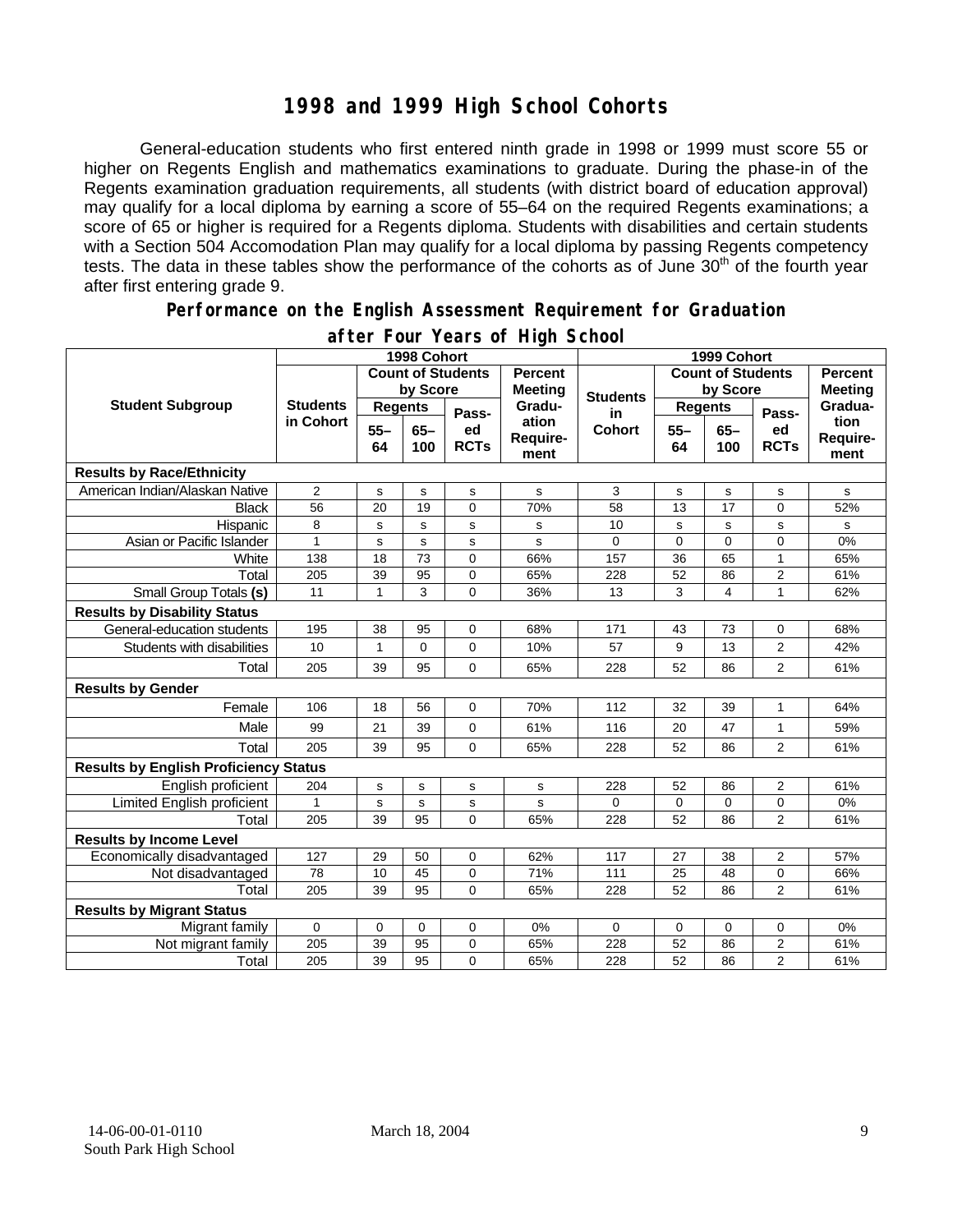### **Performance on the Mathematics Assessment Requirement for Graduation after Four Years of High School**

|                                              | <u><b>Siddaction artor roar roars or right conco</b></u><br>1998 Cohort |                                            |             |                |                                            | 1999 Cohort           |                |                |                |          |
|----------------------------------------------|-------------------------------------------------------------------------|--------------------------------------------|-------------|----------------|--------------------------------------------|-----------------------|----------------|----------------|----------------|----------|
| <b>Student Subgroup</b>                      |                                                                         | <b>Count of Students</b><br><b>Percent</b> |             |                | <b>Count of Students</b><br><b>Percent</b> |                       |                |                |                |          |
|                                              | <b>Students</b><br>in<br><b>Cohort</b>                                  | by Score                                   |             |                | <b>Meeting</b>                             |                       | by Score       |                | <b>Meeting</b> |          |
|                                              |                                                                         | <b>Regents</b>                             |             |                | Gradu-                                     | <b>Students</b><br>in | <b>Regents</b> |                |                | Gradua-  |
|                                              |                                                                         | $55 -$<br>$65-$                            |             | Pass-<br>ed    | ation                                      | <b>Cohort</b>         | $55 -$         | $65-$          | Pass-<br>ed    | tion     |
|                                              |                                                                         | 64                                         | 100         | <b>RCTs</b>    | Require-                                   |                       | 64             | 100            | <b>RCTs</b>    | Require- |
|                                              |                                                                         |                                            |             |                | ment                                       |                       |                |                |                | ment     |
| <b>Results by Race/Ethnicity</b>             |                                                                         |                                            |             |                |                                            |                       |                |                |                |          |
| American Indian/Alaskan Native               | $\overline{2}$                                                          | s                                          | s           | $\mathbf s$    | s                                          | 3                     | s              | $\mathbf s$    | s              | s        |
| <b>Black</b>                                 | 56                                                                      | 14                                         | 5           | 3              | 39%                                        | 58                    | 13             | $\overline{2}$ | 8              | 40%      |
| Hispanic                                     | 8                                                                       | s                                          | s           | s              | s                                          | 10                    | $\mathbf S$    | s              | s              | s        |
| Asian or Pacific Islander                    | $\mathbf{1}$                                                            | $\mathbf s$                                | s           | $\sf s$        | s                                          | 0                     | 0              | $\mathbf 0$    | 0              | $0\%$    |
| White                                        | 138                                                                     | 35                                         | 27          | 5              | 49%                                        | 157                   | 47             | 25             | 10             | 52%      |
| Total                                        | 205                                                                     | 51                                         | 33          | 8              | 45%                                        | 228                   | 62             | 29             | 19             | 48%      |
| <b>Small Group Totals (s)</b>                | $\overline{11}$                                                         | $\overline{2}$                             | 1           | $\Omega$       | 27%                                        | 13                    | $\overline{2}$ | $\overline{2}$ | 1              | 38%      |
| <b>Results by Disability Status</b>          |                                                                         |                                            |             |                |                                            |                       |                |                |                |          |
| General-education students                   | 195                                                                     | 51                                         | 33          | $\overline{7}$ | 47%                                        | 171                   | 59             | 29             | 1              | 52%      |
| Students with disabilities                   | 10                                                                      | $\mathbf 0$                                | $\mathbf 0$ | $\mathbf{1}$   | 10%                                        | 57                    | 3              | $\mathbf 0$    | 18             | 37%      |
| Total                                        | 205                                                                     | 51                                         | 33          | 8              | 45%                                        | 228                   | 62             | 29             | 19             | 48%      |
| <b>Results by Gender</b>                     |                                                                         |                                            |             |                |                                            |                       |                |                |                |          |
| Female                                       | 106                                                                     | 27                                         | 17          | $\overline{2}$ | 43%                                        | 112                   | 36             | 14             | $\overline{7}$ | 51%      |
| Male                                         | 99                                                                      | 24                                         | 16          | 6              | 46%                                        | 116                   | 26             | 15             | 12             | 46%      |
| Total                                        | 205                                                                     | 51                                         | 33          | 8              | 45%                                        | 228                   | 62             | 29             | 19             | 48%      |
| <b>Results by English Proficiency Status</b> |                                                                         |                                            |             |                |                                            |                       |                |                |                |          |
| English proficient                           | 204                                                                     | s                                          | s           | s              | s                                          | 228                   | 62             | 29             | 19             | 48%      |
| Limited English proficient                   | $\mathbf{1}$                                                            | s                                          | s           | s              | $\sf s$                                    | $\Omega$              | $\mathbf 0$    | $\mathbf 0$    | 0              | 0%       |
| Total                                        | 205                                                                     | 51                                         | 33          | 8              | 45%                                        | 228                   | 62             | 29             | 19             | 48%      |
| <b>Results by Income Level</b>               |                                                                         |                                            |             |                |                                            |                       |                |                |                |          |
| Economically disadvantaged                   | 127                                                                     | 32                                         | 19          | 7              | 46%                                        | 117                   | 24             | 9              | 14             | 40%      |
| Not disadvantaged                            | 78                                                                      | 19                                         | 14          | 1              | 44%                                        | 111                   | 38             | 20             | 5              | 57%      |
| Total                                        | 205                                                                     | 51                                         | 33          | 8              | 45%                                        | 228                   | 62             | 29             | 19             | 48%      |
| <b>Results by Migrant Status</b>             |                                                                         |                                            |             |                |                                            |                       |                |                |                |          |
| Migrant family                               | $\mathbf 0$                                                             | $\mathbf 0$                                | 0           | 0              | 0%                                         | 0                     | 0              | 0              | 0              | 0%       |
| Not migrant family                           | 205                                                                     | 51                                         | 33          | 8              | 45%                                        | 228                   | 62             | 29             | 19             | 48%      |
| Total                                        | 205                                                                     | 51                                         | 33          | 8              | 45%                                        | 228                   | 62             | 29             | 19             | 48%      |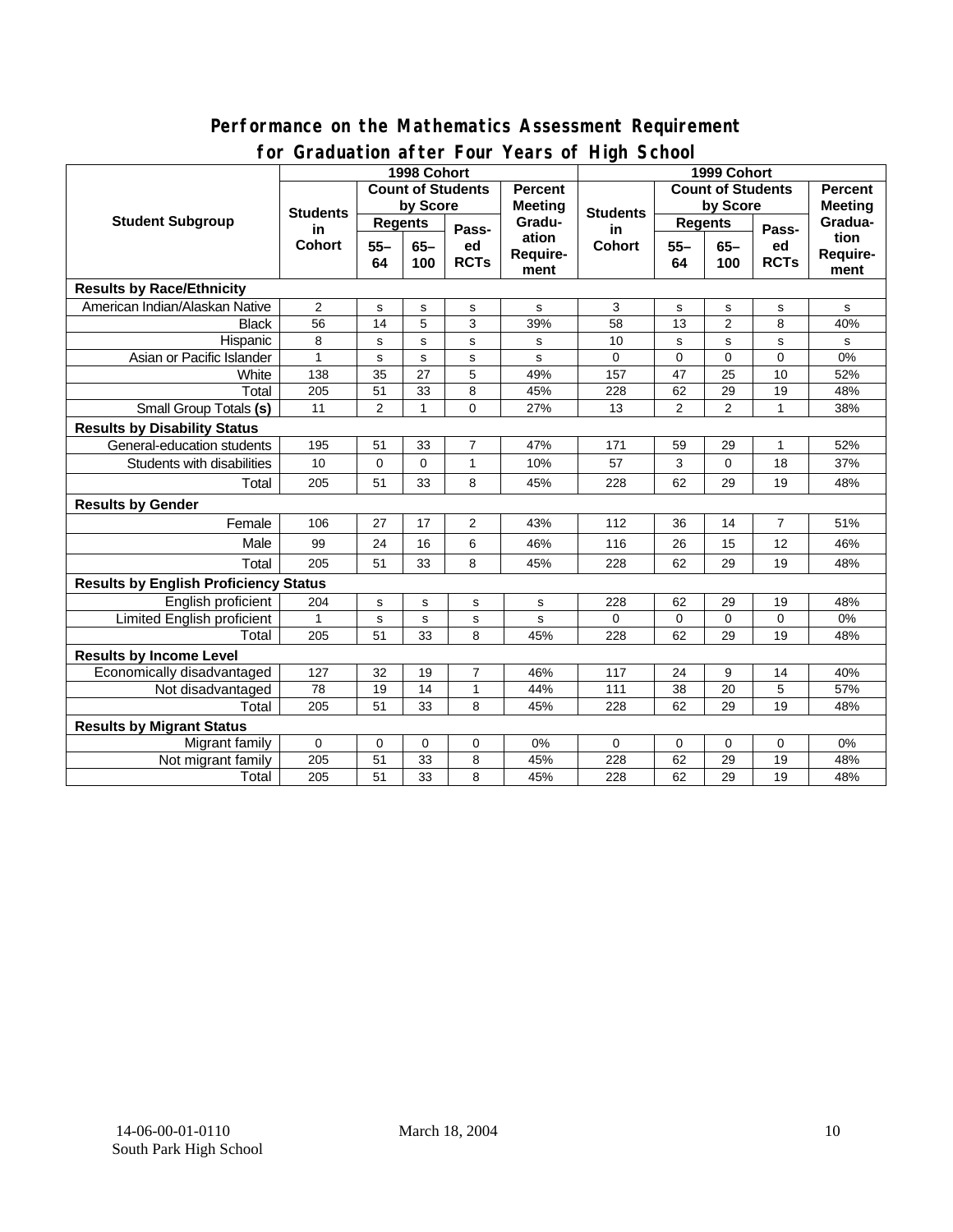### **Cohort Graduation Rates**

Students were counted as graduates in the first two columns of this table if they earned a local diploma with or without a Regents endorsement by June 30<sup>th</sup> of the fourth year after first entering grade 9 and in the second two columns if they earned a local diploma with or without a Regents endorsement by August 31<sup>st</sup> of the fourth year after first entering grade 9. The graduation-rate cohort includes students who transferred to general education development (GED) programs. These students were not counted in the 1998 school accountability cohort for English and mathematics.

|                                              | June 30, 2002                           | 1998 Cohort as of  | 1998 Cohort as of<br><b>August 31, 2002</b> |                    |  |  |  |  |  |  |
|----------------------------------------------|-----------------------------------------|--------------------|---------------------------------------------|--------------------|--|--|--|--|--|--|
| <b>Student Subgroup</b>                      | <b>Graduation</b><br><b>Rate Cohort</b> | Graduation<br>Rate | <b>Graduation</b><br><b>Rate Cohort</b>     | Graduation<br>Rate |  |  |  |  |  |  |
| <b>Results by Race/Ethnicity</b>             |                                         |                    |                                             |                    |  |  |  |  |  |  |
| American Indian/Alaskan Native               | $\overline{2}$                          | s                  | $\overline{2}$                              | s                  |  |  |  |  |  |  |
| <b>Black</b>                                 | 59                                      | 47%                | 60                                          | 32%                |  |  |  |  |  |  |
| Hispanic                                     | 8                                       | s                  | 9                                           | s                  |  |  |  |  |  |  |
| Asian or Pacific Islander                    | 1                                       | s                  | 1                                           | s                  |  |  |  |  |  |  |
| White                                        | 140                                     | 56%                | 141                                         | 49%                |  |  |  |  |  |  |
| Total                                        | 210                                     | 52%                | 213                                         | 43%                |  |  |  |  |  |  |
| Small Group Totals (s)                       | 11                                      | 36%                | 12                                          | 33%                |  |  |  |  |  |  |
| <b>Results by Disability Status</b>          |                                         |                    |                                             |                    |  |  |  |  |  |  |
| General-education students                   | 198                                     | 56%                | 161                                         | 57%                |  |  |  |  |  |  |
| Students with disabilities                   | 12                                      | 0%                 | 52                                          | 0%                 |  |  |  |  |  |  |
| Total                                        | 210                                     | 52%                | 213                                         | 43%                |  |  |  |  |  |  |
| <b>Results by Gender</b>                     |                                         |                    |                                             |                    |  |  |  |  |  |  |
| Female                                       | 108                                     | 56%                | 108                                         | 48%                |  |  |  |  |  |  |
| Male                                         | 102                                     | 48%                | 105                                         | 38%                |  |  |  |  |  |  |
| Total                                        | 210                                     | 52%                | 213                                         | 43%                |  |  |  |  |  |  |
| <b>Results by English Proficiency Status</b> |                                         |                    |                                             |                    |  |  |  |  |  |  |
| English proficient                           | 209                                     | s                  | 212                                         | s                  |  |  |  |  |  |  |
| <b>Limited English proficient</b>            | $\mathbf{1}$                            | s                  | 1                                           | s                  |  |  |  |  |  |  |
| Total                                        | 210                                     | 52%                | 213                                         | 43%                |  |  |  |  |  |  |
| <b>Results by Income Level</b>               |                                         |                    |                                             |                    |  |  |  |  |  |  |
| Economically disadvantaged                   | 128                                     | 49%                | 107                                         | 48%                |  |  |  |  |  |  |
| Not disadvantaged                            | 82                                      | 57%                | 106                                         | 39%                |  |  |  |  |  |  |
| Total                                        | 210                                     | 52%                | 213                                         | 43%                |  |  |  |  |  |  |
| <b>Results by Migrant Status</b>             |                                         |                    |                                             |                    |  |  |  |  |  |  |
| Migrant family                               | $\mathbf 0$                             | 0%                 | $\Omega$                                    | 0%                 |  |  |  |  |  |  |
| Not migrant family                           | 210                                     | 52%                | 213                                         | 43%                |  |  |  |  |  |  |
| Total                                        | 210                                     | 52%                | 213                                         | 43%                |  |  |  |  |  |  |